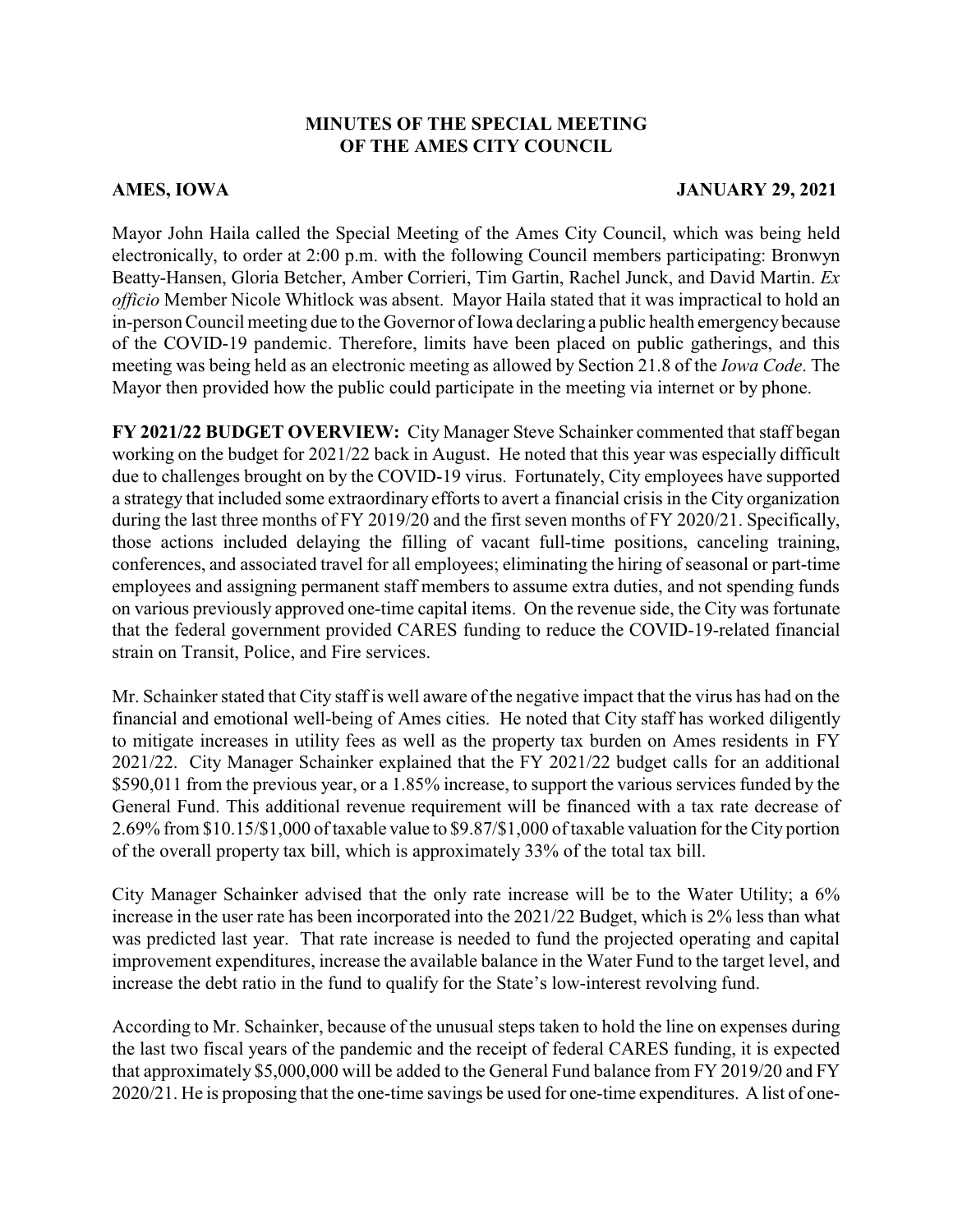time expenditures for FY 2020/21 has been developed, which includes funding for an Arts Grant Program, dredging of the Ada Hayden Wetlands, new bike path signage, Downtown transformer painting, additional/replacement parking for the Downtown Plaza, Library entryway improvements, Auditorium stage lighting, replenishment of the Park Development and Parking Funds, supplemental funding for the new splash pad, and a new outdoor recreation obstacle course. According to Mr. Schainker, many of those projects were identified from recent citizen input into the budget process.

Finance Director Duane Pitcher pointed out that today's presentation will only cover Ames portion of property taxes. The portion of the property tax levy going to the City of Ames (32.23%) is approximately one-third of the property owner's total tax bill. Ames School District receives 45.55%; Story County, 20.21%, and DMACC, 2.02%.

Mr. Pitcher provided the following highlights for the overall budget:

- 1. Property tax rate is down \$0.27 from FY 2020/21
- 2. Taxable and assessed value is up for all major property classes
- 3. Modest increase in total tax dollars; most property taxpayers will see a reduction or less than 1% increase in City tax bills
- 4. Balanced General Fund budget for operations and capital
- 5. Forecasting 4% growth in Local Option Sales Tax revenue
- 6. Utility rate increases for water; per capita revenue for Resource Recovery due to new Census estimates (no change in rate)

The tax levy breakdown was explained. The total tax levy per \$1,000 taxable valuation will equate to \$9.87 for FY 2021/22. The local option tax impact on the levy was explained. Taxable valuation from 2020/21 to 2021/22 increased to 4.7%. An analysis of changes in taxable value was given. Finance Director Pitcher explained the Debt Service Allocation. For FY 2021/22, the Debt Service Levy will be 2.99735/\$1,000 valuation. The Police and Fire Fund balance usage was briefly described. It was reiterated by Mr. Pitcher that taxable valuations increased for all property types in FY 2021/22.

Director Pitcher reviewed the cost of City services for 2021/22 per residence from property taxes (based on a \$100,000 home), as follows:

| 150 |
|-----|
| 134 |
| 88  |
| 68  |
| 34  |
| 29  |
| 27  |
| 9   |
| 6   |
|     |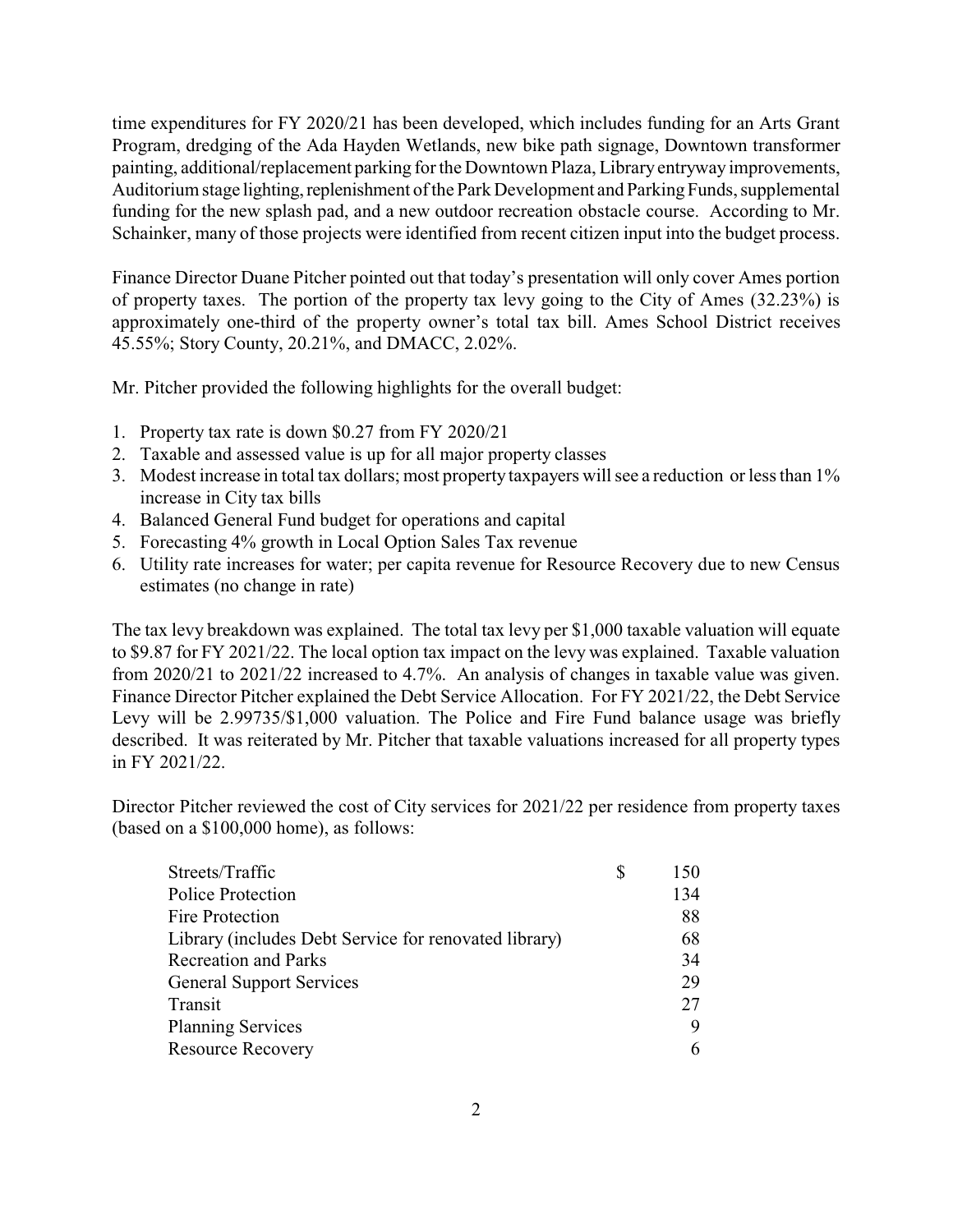| Animal Control                |               |
|-------------------------------|---------------|
| Facilities/Cemetery           |               |
| <b>Storm Water Management</b> |               |
| <b>Building Safety</b>        |               |
| TOTAL                         | 557/\$100,000 |

Projected Utility Rate Summary. Mr. Pitcher reviewed the projected utility rates, as follows:

Electric Utility: No rate increase.

Water Utility: 6.0% rate increase for FY 2021/22, followed by a 2.0%, 9.0%, 2.0%, and 9% in FY 2022/23, 2023/24, 2024/25, and 2025/25, respectively.

Sewer Utility: No increase for FY 2021/22; 5% in 2022/23 and 8% in FY 2024/25.

Storm Sewer Utility: 5.0% in FY 2022/23.

Resource Recovery: For FY 2021/22, it is anticipated that application of the 2020 Census will increase per capita revenue. The Tipping Fee will increase from \$58.75 to \$62.50 in FY 2022/23.

Mr. Pitcher reviewed the Utility Bill Rate samples.

Specifically highlighted were proposed rental rates for Parks and Recreation facilities, as follows: Homewood Clubhouse, City Auditorium, and Durham Bandshell. It was noted that there will be specific program fee increases for various activities.

Finance Director Pitcher noted that he had included information on the impacts of tax abatement on the property tax rate.

Regarding the Ames Intermodal Facility, City Manager Schainker explained that the Facility is owned by the City, but through a contract, is managed by the Parking Division of Iowa State University. The proposed operating budget for the Facility for FY 2021/22 had been previously provided to the Mayor and City Council. In summary, the proposed budget projects revenue to exceed expenditures by \$28,630 for the coming fiscal year; therefore, the City will not have to budget any financial support for the Intermodal at this time. In addition, the contract also stipulates that any excess revenues in a fiscal year be deposited in a reserve account for future capital improvements; that account is estimated to total \$225,067 by the end of FY 2021/22.

Fund Summaries. Budget Officer Nancy Masteller outlined the Fund Sheets for the following: General Fund; Special Revenue Funds, including Local Option Sales Tax, Hotel/Motel Tax, Road Use Tax, Public Safety Special Revenues, City-Wide Housing Programs, Community Development Block Grant, HOME Program, CDBG/COVID-19 CARES Act, IEDA/COVID-19 CARES Act,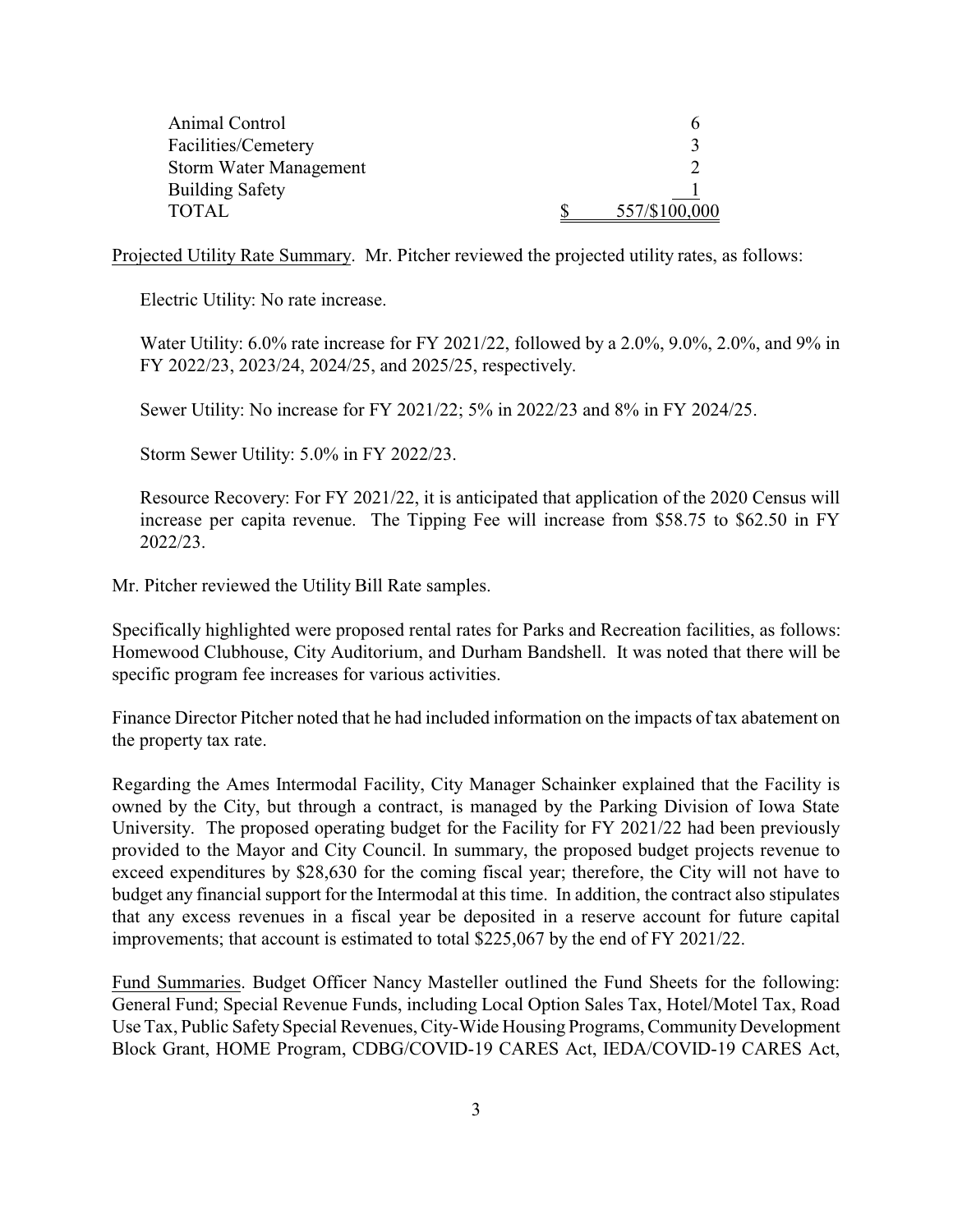Employee Benefit Property Tax, Fire/Police Pension, Parks and Recreation Donations and Grants, FEMA/COVID-19, FEMA/Derecho 2020, Library Direct State Aid, Library Friends Foundation, Library Donations and Grants, Library Future Needs, Utility Assistance, Miscellaneous Donations, Developer Projects, and Tax Increment Financing.

Ms. Masteller briefly reviewed Capital Project Funds, as follows: Special Assessments, Street Construction, Airport Construction, Park Development, the Winakor Donation, Council Priorities Capital Fund, and Bond Proceeds. Two permanent funds were reviewed: Cemetery Perpetual Care and the Donald and Ruth Furman Aquatic Center Trust. She also explained the Enterprise Funds for the Water Utility, Water Construction, Water Sinking, Sewer Utility, Sewer Improvements, Sewer Sinking, Electric Utility, Electric Sinking, Sunsmart Community Solar, and Parking Operations. The ParkingCapital Reserve fund was brieflyreviewed. It is used to fund future Parking capital projects. Budget Analyst Masteller continued with brief explanations of additional Enterprise funds, as follows: Transit Operations, Transit Student Government Trust, Transit Capital Reserve, Stormwater Utility, Stormwater Improvements, Ames/ISU Ice Arena, Ice Arena Capital Reserve, Homewood Golf Course, and Resource Recovery. The Debt Service fund was described. The available fund balance from this account is used to reduce future debt service.

The presentation concluded with summaries being given of Internal Services funds, including Fleet Services, Fleet Reserve, Information Technology, Technology Reserve, the Shared Communication System, Risk Management, and Health Insurance.

City Manager Schainker brought the Council's attention to Page 18 of the Overview information: "Summary of Change in Tax Asking for 2021/22. Ms. Masteller explained how the total change in tax asking was calculated.

Mr. Schainker next brought the Council's attention to Page 20 of the Overview information: "Use of 2020/21 General Fund Balance." He noted that the amount of the one-time savings realized in the amount of \$4,592,642 is the result of additional federal COVID funding, as well as General fund savings generated through open positions, the cancellation of conferences and training, and the delaying of projects. City Manager Schainker advised that he is recommending using the one-time savings for one-time projects, as follows:

| Police DEI Training                  | 40,000<br>\$ |
|--------------------------------------|--------------|
| Police Speed Trailer                 | 8,500        |
| Fire Station Vehicle Exhaust System  | 20,000       |
| Bike Trail System Signage            | 250,000      |
| Park Maintenance Leaf Vacuum Upgrade | 25,000       |
| Dog Park Access Control              | 15,000       |
| Spray Pad Additional Funding         | 200,000      |
| <b>Outdoor Exercise Equipment</b>    | 200,000      |
| Auditorium LED Stage Lights          | 35,000       |
| Ada Hayden Wetlands Clean-Up         | 175,000      |